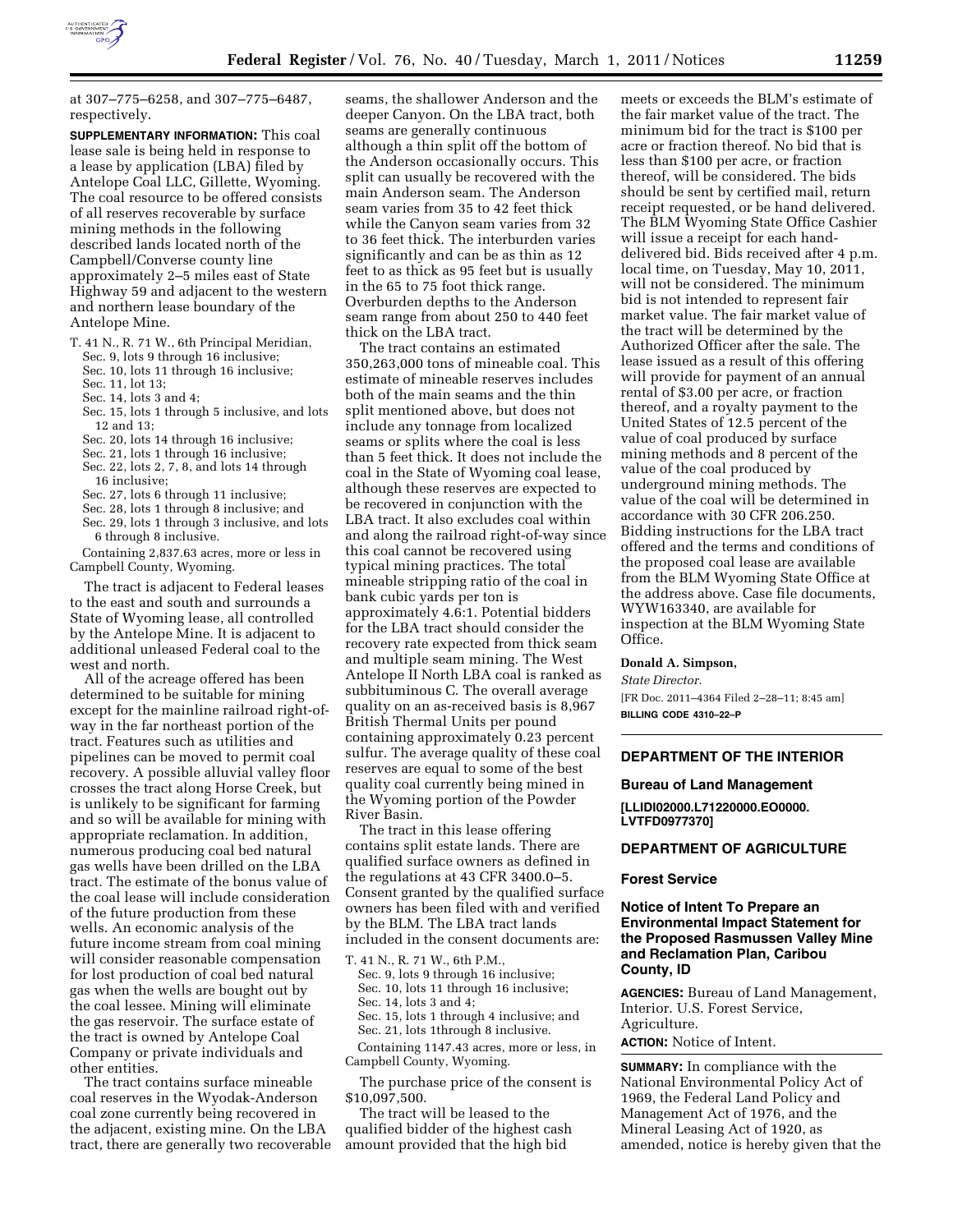Department of the Interior, Bureau of Land Management (BLM), Pocatello Field Office, and the U.S. Department of Agriculture, Forest Service (USFS), Caribou-Targhee National Forest, will jointly prepare an Environmental Impact Statement (EIS) to determine and analyze the effects of a proposed phosphate mine and reclamation plan. The EIS will also consider the effects of modifying the lease to increase its size. **DATES:** To ensure that comments will be considered, the BLM must receive written comments on the scope of the analysis described in this notice by March 31, 2011. The BLM will announce future meetings or hearings and any other public involvement activities at least 15 days in advance through public notices, media news releases, and/or mailings.

*Scoping Procedure:* The scoping procedure to be used for this EIS will involve notification in the **Federal Register;** a mailing to interested and potentially affected individuals, groups, Federal, State, and local government entities requesting comments, issues and concerns; news releases or legal notices; and public scoping meetings.

Please note that public comments and information submitted, including names, street addresses, and e-mail addresses of respondents, will be available for public review and disclosure at the address listed below during regular business hours (8 a.m. to 4 p.m.), Monday through Friday, except holidays.

Before including your address, phone number, e-mail address, or other personal identifying information in your comment, you should be aware that your entire comment—including your personal identifying information—may be made publicly available at any time. While you can ask us in your comment to withhold your personal identifying information from public review, we cannot guarantee that we will be able to do so.

The BLM and the USFS are seeking information and written comments from Federal, State, Tribal, and local agencies, individuals and organizations interested in, or affected by the Proposed Action or Alternatives. To assist the BLM and the USFS in identifying issues and concerns related to the Proposed Action, scoping comments should be as specific as possible.

**ADDRESSES:** Send written comments to: Rasmussen Valley Mine EIS, Bureau of Land Management, Pocatello Field Office, 4350 Cliffs Drive, Pocatello, Idaho 83204. E-mail: *Rasmussen*\_*Valley*\_*[EIS@blm.gov.](mailto:Rasmussen_Valley_EIS@blm.gov)* 

**FOR FURTHER INFORMATION CONTACT:** Bill Volk, Bureau of Land Management, Pocatello Field Office, 4350 Cliffs Drive, Pocatello, Idaho 83204, phone (208) 236–7503. Information is also available at: *[http://www.blm.gov/id/st/en/fo/](http://www.blm.gov/id/st/en/fo/pocatello/planning/rasmussen_valley_mine.html) [pocatello/planning/](http://www.blm.gov/id/st/en/fo/pocatello/planning/rasmussen_valley_mine.html) rasmussen*\_*valley*\_*[mine.html.](http://www.blm.gov/id/st/en/fo/pocatello/planning/rasmussen_valley_mine.html)* 

**SUPPLEMENTARY INFORMATION:** The BLM will serve as the lead agency and the USFS as the co-lead agency. The Idaho Department of Environmental Quality is a cooperating agency. The mining and reclamation plans have been developed and submitted for agency review of proposed open pit mining operations at the Rasmussen Valley Phosphate Federal Mineral Lease I–05975, in Caribou County, Idaho, by Nu-West Industries, Inc., doing business as Agrium Conda Phosphate Operations (Agrium). The Rasmussen Valley Phosphate Lease Area is located about 18 miles northeast of Soda Springs, Idaho.

The proposed new mining operations at the Rasmussen Valley Phosphate Lease area lie on lands where the surface estate is administered by the BLM, the USFS, the Idaho Department of Fish and Game, and private owners. The Federal mineral estate is administered by the BLM. The portion where the surface estate is administered by the USFS lies within the Soda Springs Ranger District of the Caribou-Targhee National Forest. The lease was originally issued in 1955. Subsequent lease transactions resulted in the transfer of the lease to Agrium in 2004. These leases grant the lessee, Agrium in this case, exclusive rights to mine and otherwise dispose of the federally owned phosphate deposit at the site. Through development of this EIS, the BLM and the USFS will analyze environmental impacts of the proposed mining operations and reasonable alternatives to the proposed action. Appropriate mitigation measures will also be formulated.

*Agency Decisions:* The BLM Idaho State Director or delegated official will make a decision regarding approval of the proposed mine and reclamation plan, a proposed lease modification or grant of a fringe acreage lease (enlargement of leased areas), and appropriate land use authorizations on leased lands. Decisions will be based on the EIS and any recommendations the USFS may have regarding surface management of leased National Forest System lands. The USFS Caribou-Targhee National Forest Supervisor makes:

(1) Recommendations to the BLM concerning surface management and mitigation on leased lands within the Caribou-Targhee National Forest; and

(2) Decisions on mine related activities that occur off-lease within the Caribou-Targhee National Forest. Special use authorizations from the USFS would be necessary for any support structures and facilities for the mine located off-lease within the Caribou-Targhee National Forest.

The Army Corps of Engineers may also make decisions related to permits under Section 404 of the Clean Water Act.

*Background:* Agrium has operated the existing North Rasmussen Ridge and Dry Valley Mines since 2003. Agrium has indicated that they will eventually complete mining of these currently permitted reserves, requiring the proposed mining of the Rasmussen Valley phosphate lease if mining is to continue in the immediate area. Because of the significant construction time associated with the infrastructure needed for the proposed mine (new haul road and mine infrastructure), this proposal is being analyzed in advance of depleting the currently permitted ore reserves at Agrium's North Rasmussen Ridge and Dry Valley Mines. The proposed Rasmussen Valley Mine project would include an open pit phosphate mine and associated features including growth media stockpiles, temporary and permanent external overburden storage areas, storm water retention ponds and mine pit backfill areas, a haul road, an equipment staging area, and re-routing of an existing county road and power line.

The lease currently contains 511.4 acres of which approximately 311.4 acres are on National Forest System Lands, 40 acres are on BLM public lands, and 160 acres are on lands managed by the Idaho Department of Fish and Game (IDFG). The lessee has proposed a lease modification (enlargement) of the Federal Phosphate Lease I–05975 in three areas totaling 170 acres to allow optimum recovery of existing ore currently contiguous to Lease I–05975. This proposed modification will be analyzed in the EIS. Approximately 420.4 acres are proposed for disturbance both on-lease and off-lease by the mining project, of which 198.5 acres would be on National Forest System Lands, 28.7 acres on BLM public lands, 134.9 acres on the IDFG Blackfoot Wildlife Management Area, 0.4 acres on Idaho Department of Lands, and 57.9 acres on private land.

Of the total proposed 420.4 acres of disturbance, approximately 310.3 acres are on-lease for the mine pit, backfill areas, temporary and permanent external overburden disposal areas, an